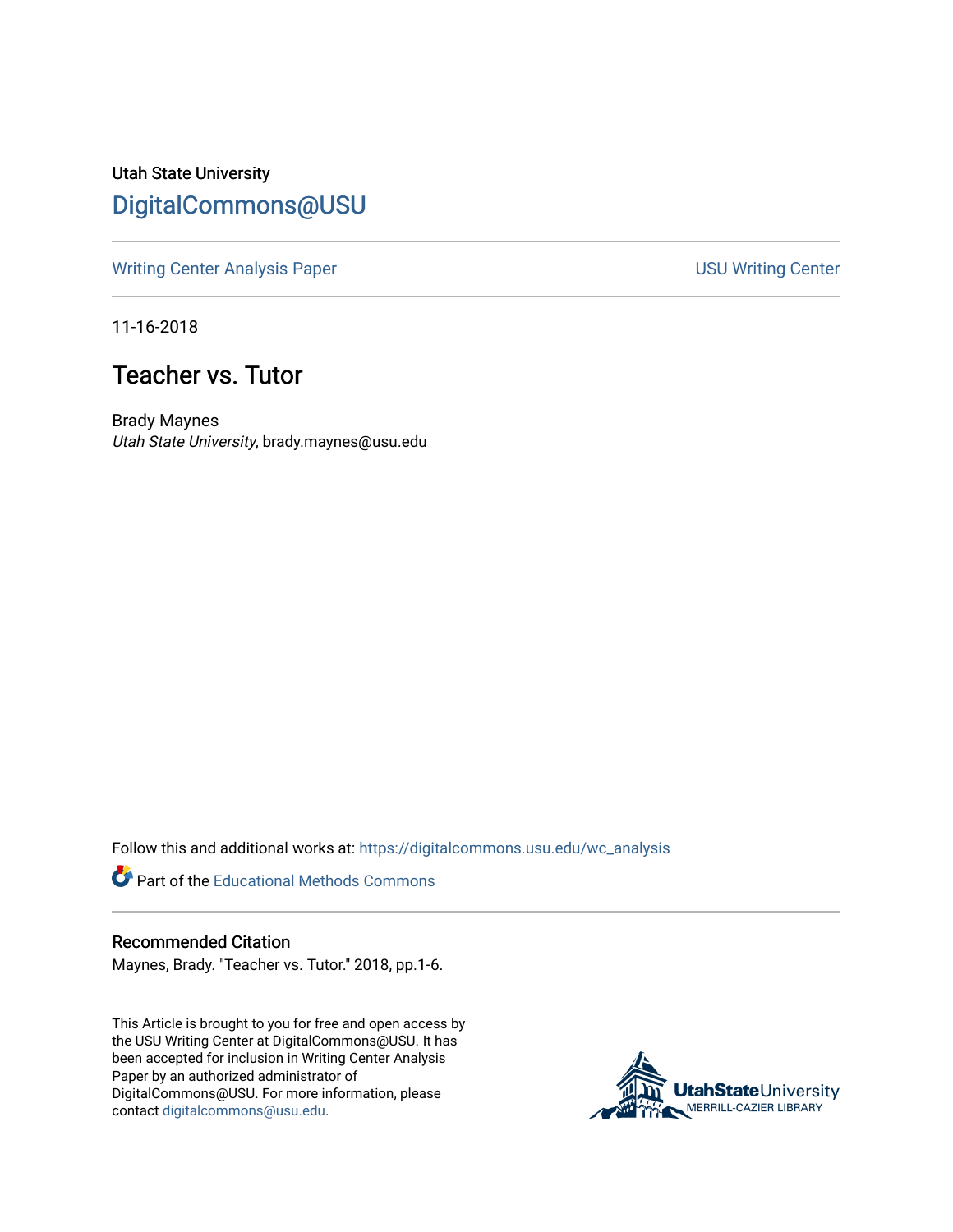Teacher vs. Tutor

Brady Maynes

11/16/18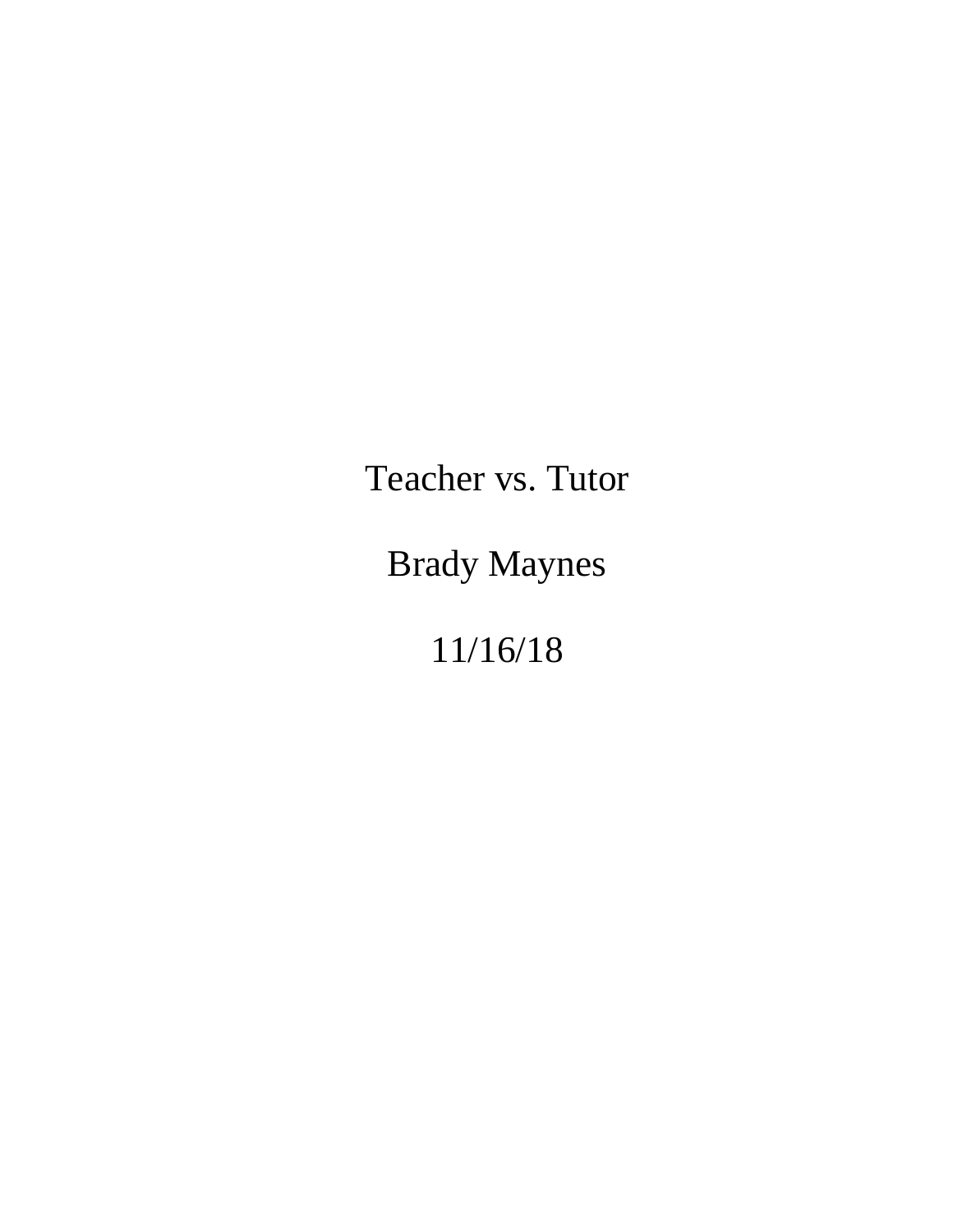Brady Maynes ENGL 6820 Writing Center Paper 11/16/18

Abstract: The goal of this paper is to explore the differences between the roles of a tutor in the writing center and a teacher grading their student's papers. I discuss ways in which tutor and teacher are similar as they both evaluate student's papers but the end goal is significantly different. A tutor does not nor should they assign a grade to any paper they read in a tutoring session. One of a teacher's primary intentions is to assign a grade to their student's papers that reflects the feedback given. There is also a barrier, whether purposely constructed or placed by assumed roles, between teacher and student. This barrier is not as firm between a tutor and student. Each of these issues helps to construct how I want to be viewed as a teacher now and in the future.

Keywords: Teacher, tutor, roles, evaluation, objective, improvement, barrier, selfishness.

## Teacher vs Tutor

Growing up, my parents valued hard work above almost everything else. Along with that they taught my siblings and me to do things for ourselves. This ranged from homework to being an adult and being on your own once you graduated high school. To this day I find it difficult to ask anyone for help. It was so ingrained in me it, at times, felt wrong to ask for help with anything. Interestingly, this can make me a selfish person. I've never thought of myself as a selfish person until I realized denying someone the opportunity to help me was in fact a selfish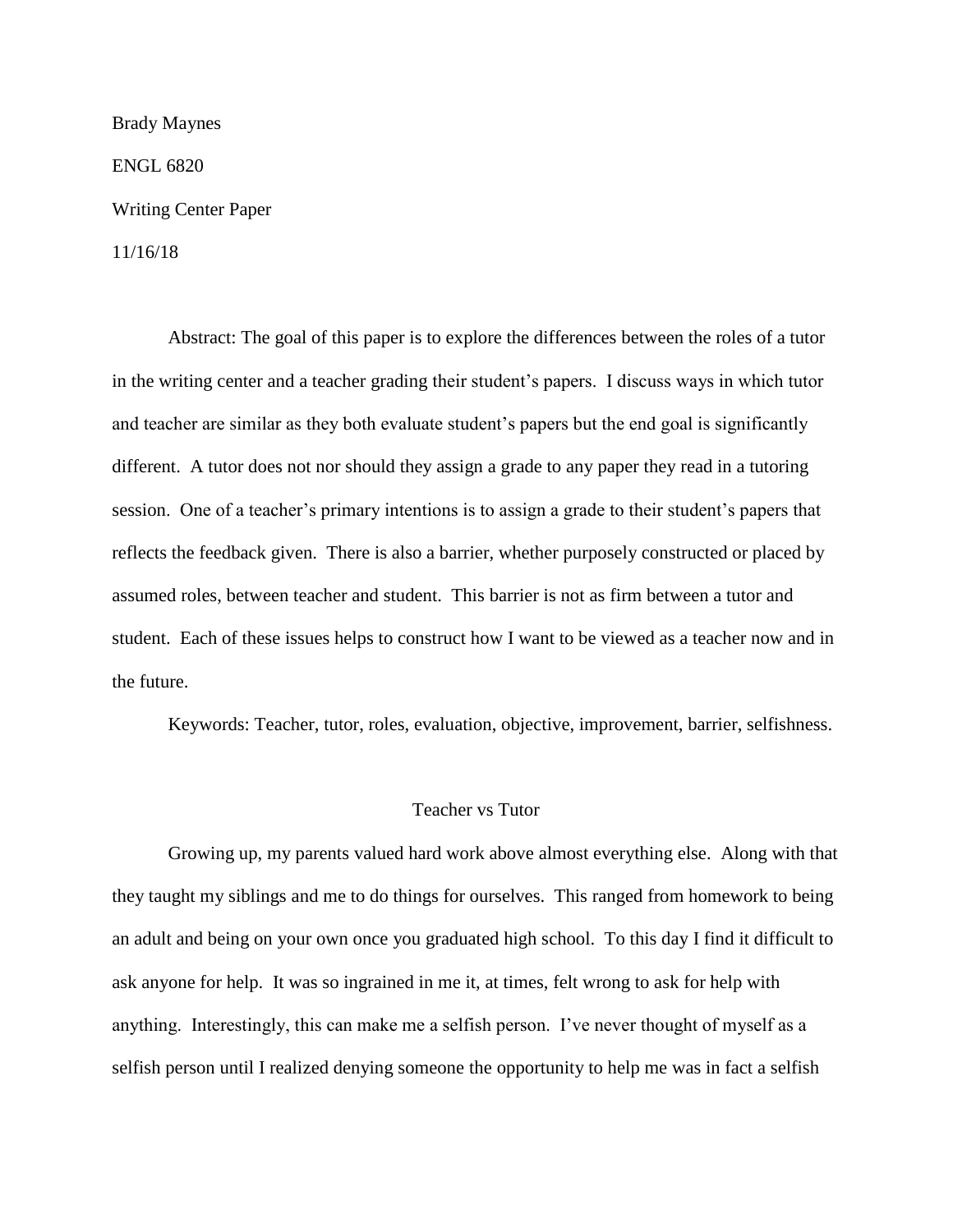act. This also made me realize I came into the writing center as a graduate instructor tutor with some pretty selfish thoughts. How is this benefiting me? This feels like a waste of my time, or at least I could be doing something more productive right now. I know working with the writing center is supposed to make up for only teaching one class but a lot of the work feels like busy work.

My thoughts began to change, slowly, once I graded my first round of papers for my class. I still held the belief that grading my students' papers was more important and made better use of my time. However, once I was reminded of the fact that the writing center does not give out grades my perception of my time in the writing center changed. I could help whoever came into the writing center without the pressure of assigning a grade at the end of a session. The two processes, evaluating a paper with the objective of assigning a grade versus working with a student without the goal of assigning a grade appear to be contrary. In the writing center you don't have to stress about giving a student a fair grade that will still encourage them to work hard on their next assignment. You can encourage the student to talk through the issues of their paper themselves and often they see mistakes on their own. As a tutor you don't take a student's paper and fix everything. This accomplishes nothing and will be a waste of the student's time. Interestingly, some students who come in to the writing center might expect the tutor to mark everywhere they have made a mistake and give them a grade of sorts. Thankfully this is not how a tutoring session works. As a teacher it is your goal to assign your students' papers a grade. The goal isn't simply to give a student an A or a C or an F, but to show them what they did well and what they could improve on. In that way the goal of the writing center and a teacher are aligned with each other. Both the writing center and teacher's hope to see student's papers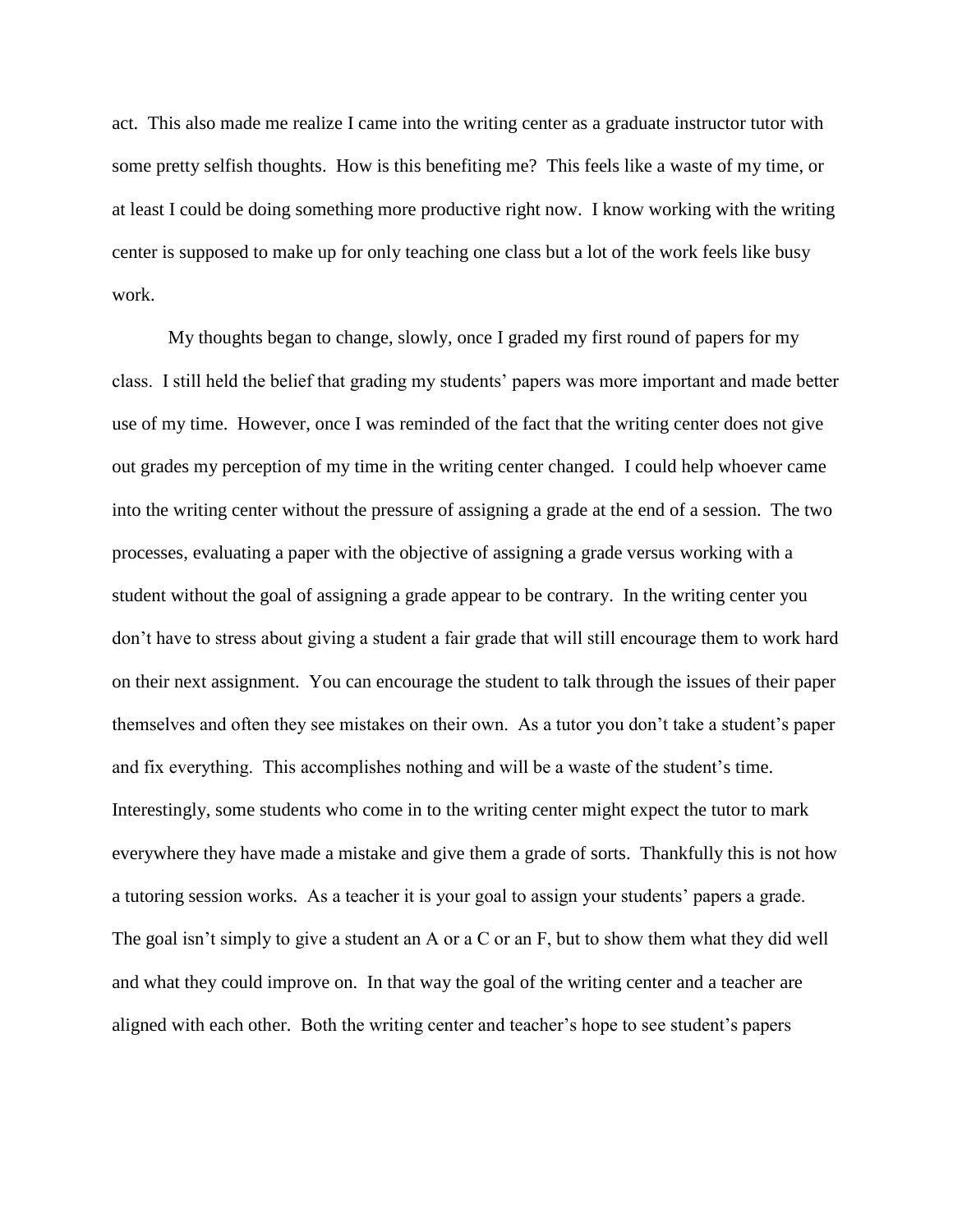improve. My goal for this paper is to compare the similar yet distinct roles of writing center tutor and teacher.

Something else I have been thinking about is the different level of barrier between teacher and student and tutor and student. While it is clear I am the teacher I encourage my students to use their voice in class to express their opinions, and way of thinking about anything that comes up in class. A small number of students actually use these opportunities to express their belief about something, but it's there. I would hope this would encourage students to ask me for help when they want or need it.

Though a teacher knows their students on a more personal level and sees them far more often there is a barrier between teacher and student. It is rare for a student to go to their teacher as ask for help. Even though most teachers would be completely willing and in fact invite their students to come to them for help, that student-teacher barrier prevents this from happening. Students likely feel a high amount of anxiety when they turn in each of their papers, especially their first one. They have no idea how their teacher grades, and many teachers strive to put up their own barrier of sorts when grading. While grading a paper can never be truly objective, because writing is subjective, teachers will try to be as objective as possible when grading.

Just as I feel less pressure to help a student who comes into the writing center, so too will the student feel more relaxed. They are not meeting with a perceived authority figure but a peer. A majority of students will freely acknowledge the things they want or need to work on and feel comfortable talking about those issues. They can even rant about their teacher or the assignment their teacher has given them. While this may not improve their paper, it will make the student feel better and relax even more. There is something interesting that happens when you talk to a relative stranger about your paper. You don't feel the pressure to impress them. You will likely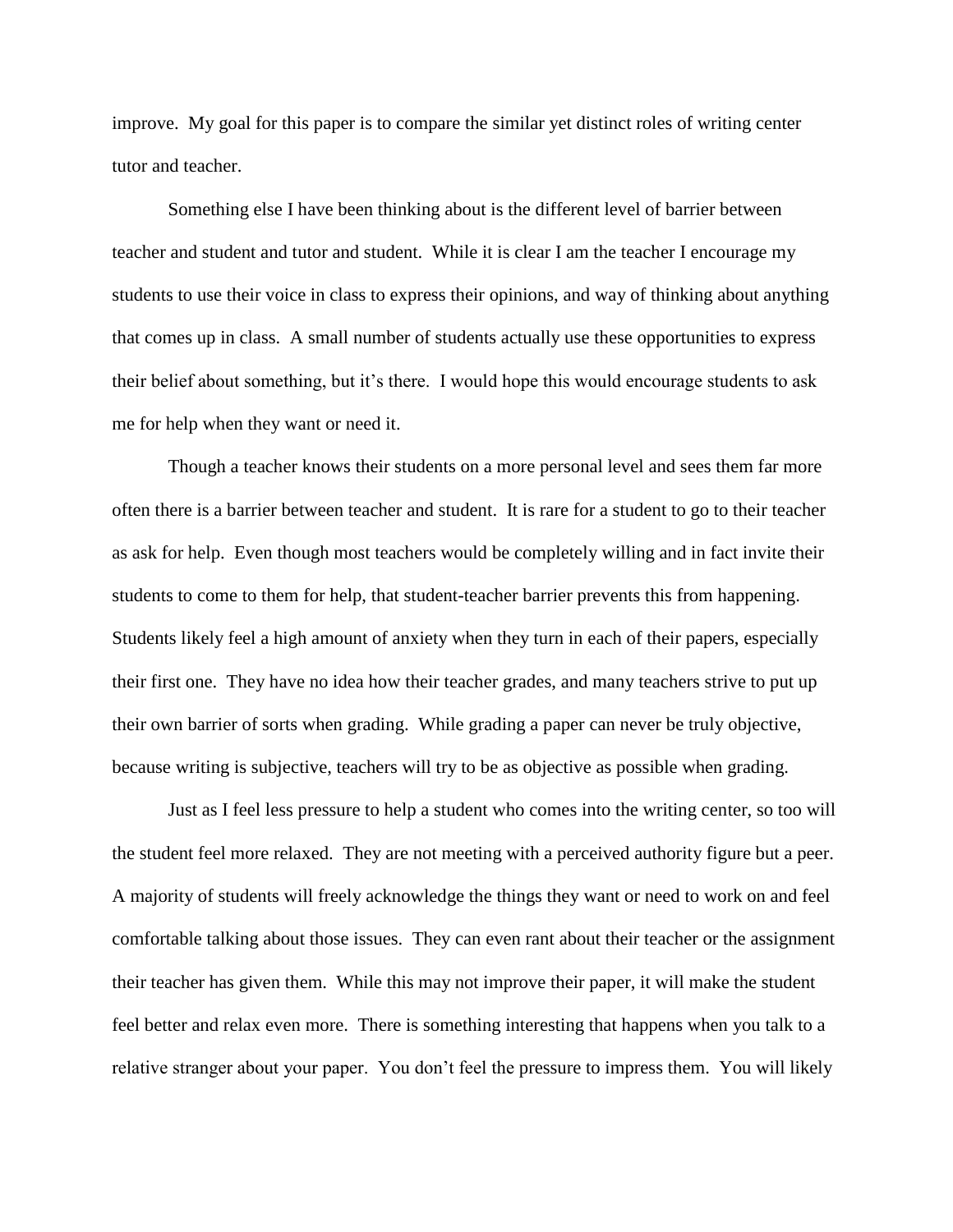not see them again so you interestingly might be more willing to apply their advice to your work. After I became more comfortable in the writing center I started asking students why they are writing the paper. This encourages students to think through what they already have written and what else they want to explore. One student came in struggling to get his paper written. Once I asked him why he was writing his response to reading paper he was able to talk through many ideas that he hadn't written about yet.

I didn't truly know what to expect when I began teaching or working as a tutor. I think for the most part that was a good thing. I vaguely remember my English 1010 class and the whole semester we dealt with grammar. We did worksheets for homework and in class and that was basically the whole class. Any paper we wrote was about the grammar rather than the content. I guess that is what I thought we were going to focus on in English 1010 and even in the writing center. I am so glad both English 1010 and the writing center have steered away from this and focused on the content. I witnessed a marked change in attitude toward writing in many of my students because of the focus on what they are writing rather than on whether they have used a period correctly or a word in the right context. I believe this has been one of the biggest benefits for me in working in the writing center while I teach my first semester. I am able to get double practice focusing on the content of a student's writing instead of nitpicking their grammar. I may be someone who values using correct grammar, but I also am far from perfect when it comes to grammar rules. I have also witnessed the shutting down students almost involuntarily do when grammar becomes the main focus of a class or discussion.

So here's where my selfish thoughts come back into play. I can apply the philosophies I learned and practiced in the writing center to my evaluations of my students' papers. Instead of simply telling my students' what they need to fix and give them a grade, I point out things they